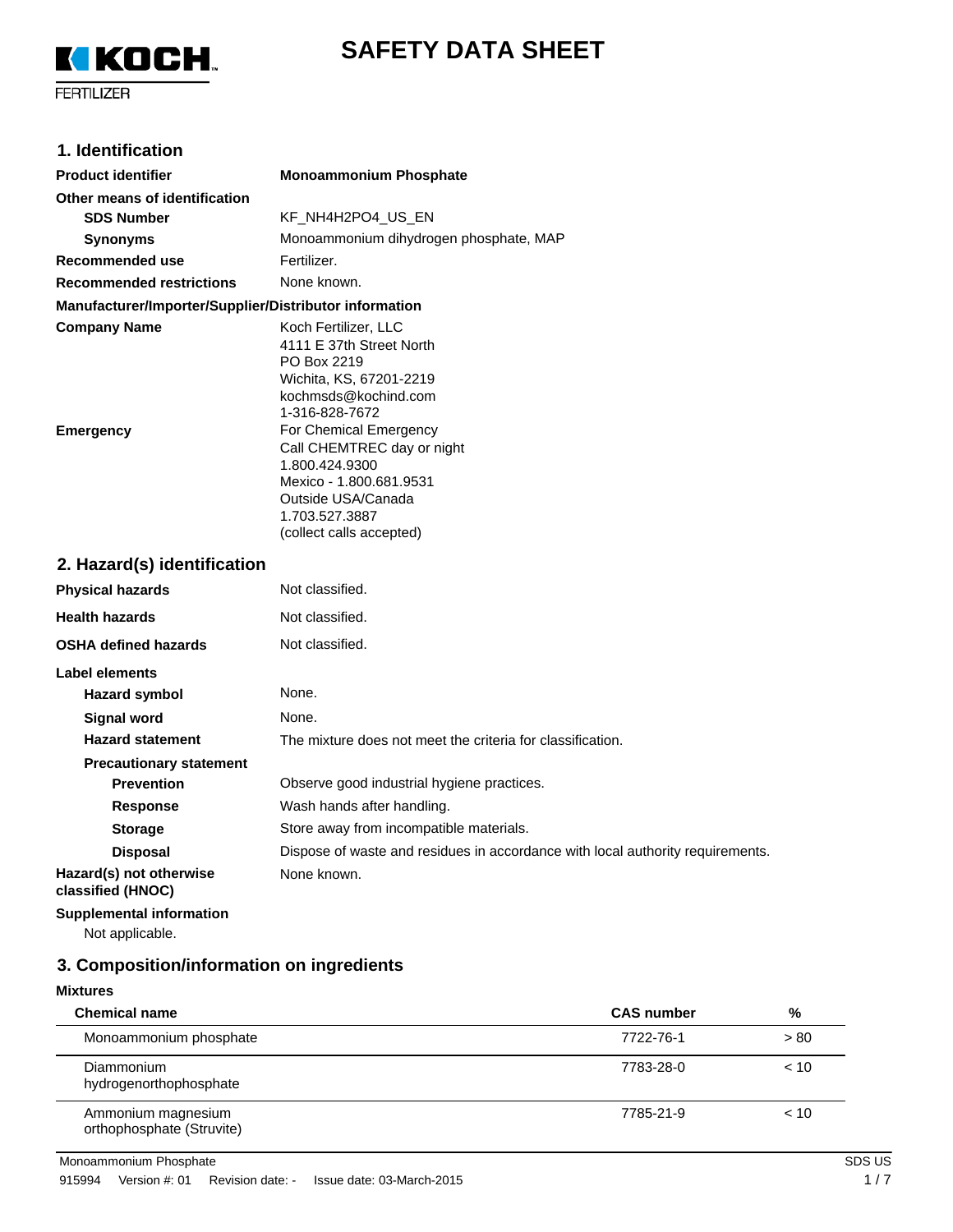| All concentrations are in percent by weight unless ingredient is a gas. Gas concentrations are in<br>percent by volume.<br>This Safety Data Sheet is not a guarantee of product specification or NPK value(s). NPK content is<br>on specified sales orders, customer invoices, or product specification sheets obtained from<br>supplier.<br>Move person to fresh air. Get medical attention if any discomfort continues. |  |
|---------------------------------------------------------------------------------------------------------------------------------------------------------------------------------------------------------------------------------------------------------------------------------------------------------------------------------------------------------------------------------------------------------------------------|--|
|                                                                                                                                                                                                                                                                                                                                                                                                                           |  |
|                                                                                                                                                                                                                                                                                                                                                                                                                           |  |
|                                                                                                                                                                                                                                                                                                                                                                                                                           |  |
| Wash off with plenty of water. Get medical attention if irritation develops or persists.                                                                                                                                                                                                                                                                                                                                  |  |
| Do not rub eye. Remove contact lenses, if present and easy to do. Flush thoroughly with water. If<br>irritation occurs, get medical assistance.                                                                                                                                                                                                                                                                           |  |
| Rinse mouth thoroughly if dust is ingested. Get medical attention if any discomfort occurs.                                                                                                                                                                                                                                                                                                                               |  |
| Symptoms can include irritation, redness, scratching of the cornea, and tearing.                                                                                                                                                                                                                                                                                                                                          |  |
| Treat symptomatically.                                                                                                                                                                                                                                                                                                                                                                                                    |  |
| Ensure that medical personnel are aware of the material(s) involved, and take precautions to<br>protect themselves.                                                                                                                                                                                                                                                                                                       |  |
|                                                                                                                                                                                                                                                                                                                                                                                                                           |  |
| Use fire-extinguishing media appropriate for surrounding materials.                                                                                                                                                                                                                                                                                                                                                       |  |
| None known.                                                                                                                                                                                                                                                                                                                                                                                                               |  |
| The product is non-combustible. During fire, gases hazardous to health may be formed.<br>Specific hazards arising from                                                                                                                                                                                                                                                                                                    |  |
| Selection of respiratory protection for firefighting: follow the general fire precautions indicated in<br>the workplace. Self-contained breathing apparatus, operated in positive pressure mode and full<br>protective clothing must be worn in case of fire.                                                                                                                                                             |  |
| Move container from fire area if it can be done without risk.                                                                                                                                                                                                                                                                                                                                                             |  |
| 6. Accidental release measures                                                                                                                                                                                                                                                                                                                                                                                            |  |

| <b>Personal precautions,</b><br>protective equipment and<br>emergency procedures | Avoid inhalation of dust and contact with skin and eyes. Ensure adequate ventilation. Wear<br>suitable protective clothing. For personal protection, see section 8 of the SDS.                                                                                                                                                                                                                                          |
|----------------------------------------------------------------------------------|-------------------------------------------------------------------------------------------------------------------------------------------------------------------------------------------------------------------------------------------------------------------------------------------------------------------------------------------------------------------------------------------------------------------------|
| Methods and materials for<br>containment and cleaning up                         | Stop the flow of material, if this is without risk. Prevent entry into waterways, sewer, basements or<br>confined areas. Avoid dust formation. Sweep up or vacuum up spillage and collect in suitable<br>container for disposal. If sweeping of a contaminated area is necessary use a dust suppressant<br>agent which does not react with the product. After removal flush contaminated area thoroughly with<br>water. |
|                                                                                  | Never return spills to original containers for re-use.                                                                                                                                                                                                                                                                                                                                                                  |
| <b>Environmental precautions</b>                                                 | Prevent further leakage or spillage if safe to do so. Do not contaminate water. Do not allow to enter<br>drains, sewers or watercourses.                                                                                                                                                                                                                                                                                |
| 7. Handling and storage                                                          |                                                                                                                                                                                                                                                                                                                                                                                                                         |
| <b>Precautions for safe handling</b>                                             | Avoid generation and spreading of dust. Avoid inhalation of dust and contact with skin and eves.                                                                                                                                                                                                                                                                                                                        |

| <b>Precautions for safe handling</b> | Avoid generation and spreading of dust. Avoid inhalation of dust and contact with skin and eyes.<br>Use with adequate ventilation. Observe good industrial hygiene practices. |
|--------------------------------------|-------------------------------------------------------------------------------------------------------------------------------------------------------------------------------|
| Conditions for safe storage.         | Keep container tightly closed. Store in a cool, dry, well-ventilated place. Store away from                                                                                   |
| including any incompatibilities      | incompatible materials.                                                                                                                                                       |

# **8. Exposure controls/personal protection**

# **Occupational exposure limits**

# **US. OSHA Table Z-1 Limits for Air Contaminants (29 CFR 1910.1000)**

| <b>Components</b> | Type     | <b>Value</b>     | <b>Form</b>          |
|-------------------|----------|------------------|----------------------|
| Dust (CAS -)      | ΡF<br>-- | $5 \text{ mg/m}$ | Respirable fraction. |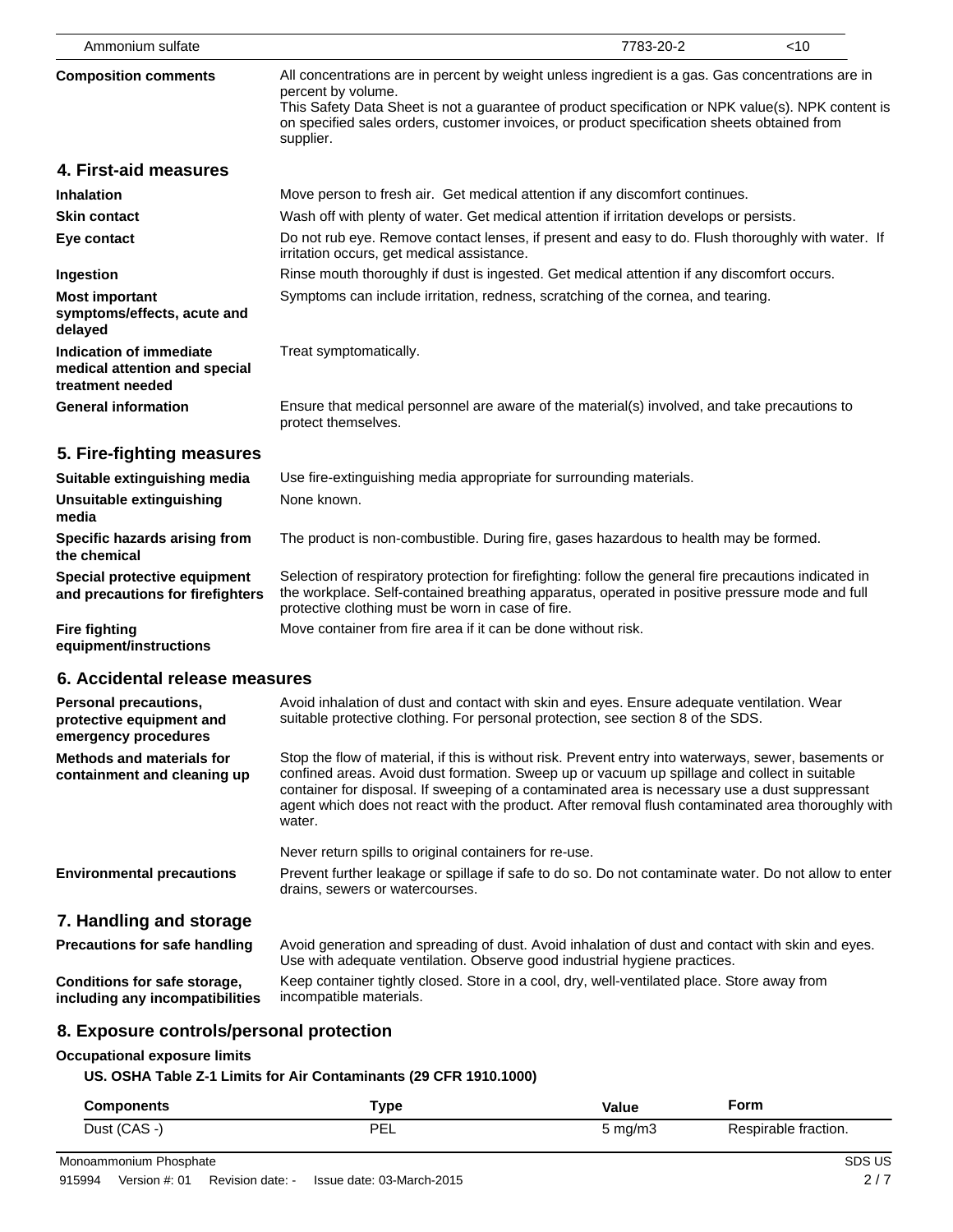## **US. OSHA Table Z-1 Limits for Air Contaminants (29 CFR 1910.1000)**

| <b>Components</b>                        | <b>Type</b>                                                                                                                                                                                                                                                                                                                                                                                                                                                                                                                                                                                                                              | Value             | <b>Form</b>           |
|------------------------------------------|------------------------------------------------------------------------------------------------------------------------------------------------------------------------------------------------------------------------------------------------------------------------------------------------------------------------------------------------------------------------------------------------------------------------------------------------------------------------------------------------------------------------------------------------------------------------------------------------------------------------------------------|-------------------|-----------------------|
|                                          |                                                                                                                                                                                                                                                                                                                                                                                                                                                                                                                                                                                                                                          | $15 \text{ mg/m}$ | Total dust.           |
| US. OSHA Table Z-3 (29 CFR 1910.1000)    |                                                                                                                                                                                                                                                                                                                                                                                                                                                                                                                                                                                                                                          |                   |                       |
| <b>Components</b>                        | <b>Type</b>                                                                                                                                                                                                                                                                                                                                                                                                                                                                                                                                                                                                                              | <b>Value</b>      | <b>Form</b>           |
| Dust (CAS -)                             | <b>TWA</b>                                                                                                                                                                                                                                                                                                                                                                                                                                                                                                                                                                                                                               | $5$ mg/m $3$      | Respirable fraction.  |
|                                          |                                                                                                                                                                                                                                                                                                                                                                                                                                                                                                                                                                                                                                          | $15 \text{ mg/m}$ | Total dust.           |
|                                          |                                                                                                                                                                                                                                                                                                                                                                                                                                                                                                                                                                                                                                          | 50 mppcf          | Total dust.           |
|                                          |                                                                                                                                                                                                                                                                                                                                                                                                                                                                                                                                                                                                                                          | 15 mppcf          | Respirable fraction.  |
| US. ACGIH Threshold Limit Values         |                                                                                                                                                                                                                                                                                                                                                                                                                                                                                                                                                                                                                                          |                   |                       |
| <b>Components</b>                        | <b>Type</b>                                                                                                                                                                                                                                                                                                                                                                                                                                                                                                                                                                                                                              | <b>Value</b>      | Form                  |
| Dust (CAS -)                             | <b>TWA</b>                                                                                                                                                                                                                                                                                                                                                                                                                                                                                                                                                                                                                               | $3$ mg/m $3$      | Respirable particles. |
|                                          |                                                                                                                                                                                                                                                                                                                                                                                                                                                                                                                                                                                                                                          | 10 mg/m3          | Inhalable particles.  |
| <b>Biological limit values</b>           | No biological exposure limits noted for the ingredient(s).                                                                                                                                                                                                                                                                                                                                                                                                                                                                                                                                                                               |                   |                       |
| Appropriate engineering<br>controls      | Provide adequate general and local exhaust ventilation. Observe occupational exposure limits and<br>minimize the risk of inhalation of dust.                                                                                                                                                                                                                                                                                                                                                                                                                                                                                             |                   |                       |
|                                          | Individual protection measures, such as personal protective equipment                                                                                                                                                                                                                                                                                                                                                                                                                                                                                                                                                                    |                   |                       |
| <b>Eye/face protection</b>               | Risk of contact: Wear dust goggles.                                                                                                                                                                                                                                                                                                                                                                                                                                                                                                                                                                                                      |                   |                       |
| <b>Skin protection</b>                   |                                                                                                                                                                                                                                                                                                                                                                                                                                                                                                                                                                                                                                          |                   |                       |
| <b>Hand protection</b>                   | Risk of contact: Wear protective gloves. Suitable gloves can be recommended by the glove<br>supplier.                                                                                                                                                                                                                                                                                                                                                                                                                                                                                                                                    |                   |                       |
| <b>Other</b>                             | No skin protection is ordinarily required under normal conditions of use. In accordance with good<br>industrial hygiene practices, precautions should be taken to avoid skin contact.                                                                                                                                                                                                                                                                                                                                                                                                                                                    |                   |                       |
| <b>Respiratory protection</b>            | If engineering controls do not maintain airborne concentrations below recommended exposure<br>limits (where applicable) or to an acceptable level (in countries where exposure limits have not<br>been established), an approved respirator must be worn. Wear air supplied respiratory protection if<br>exposure concentrations are unknown. In case of inadequate ventilation or risk of inhalation of<br>dust, use suitable respiratory equipment with particle filter. In the United States of America, if<br>respirators are used, a program should be instituted to assure compliance with OSHA 29 CFR<br>1910.134 and ANSI Z88.2. |                   |                       |
| <b>Thermal hazards</b>                   | Wear appropriate thermal protective clothing, when necessary.                                                                                                                                                                                                                                                                                                                                                                                                                                                                                                                                                                            |                   |                       |
| <b>General hygiene</b><br>considerations | Always observe good personal hygiene measures, such as washing after handling the material<br>and before eating, drinking, and/or smoking. Routinely wash work clothing and protective<br>equipment to remove contaminants. Handle in accordance with good industrial hygiene and safety<br>practice.                                                                                                                                                                                                                                                                                                                                    |                   |                       |
| Dhusiaal and ahamisal nuqnaution         |                                                                                                                                                                                                                                                                                                                                                                                                                                                                                                                                                                                                                                          |                   |                       |

# **9. Physical and chemical properties**

| Granules.                                   |
|---------------------------------------------|
| Solid.                                      |
| Granules.                                   |
| Gray. Brown.                                |
| Slight acidic.                              |
| Not available.                              |
| 4.5 (1% solution)<br>5.4 - 10 (5% solution) |
| Not available.                              |
| Not relevant                                |
| Not relevant                                |
| Not available.                              |
|                                             |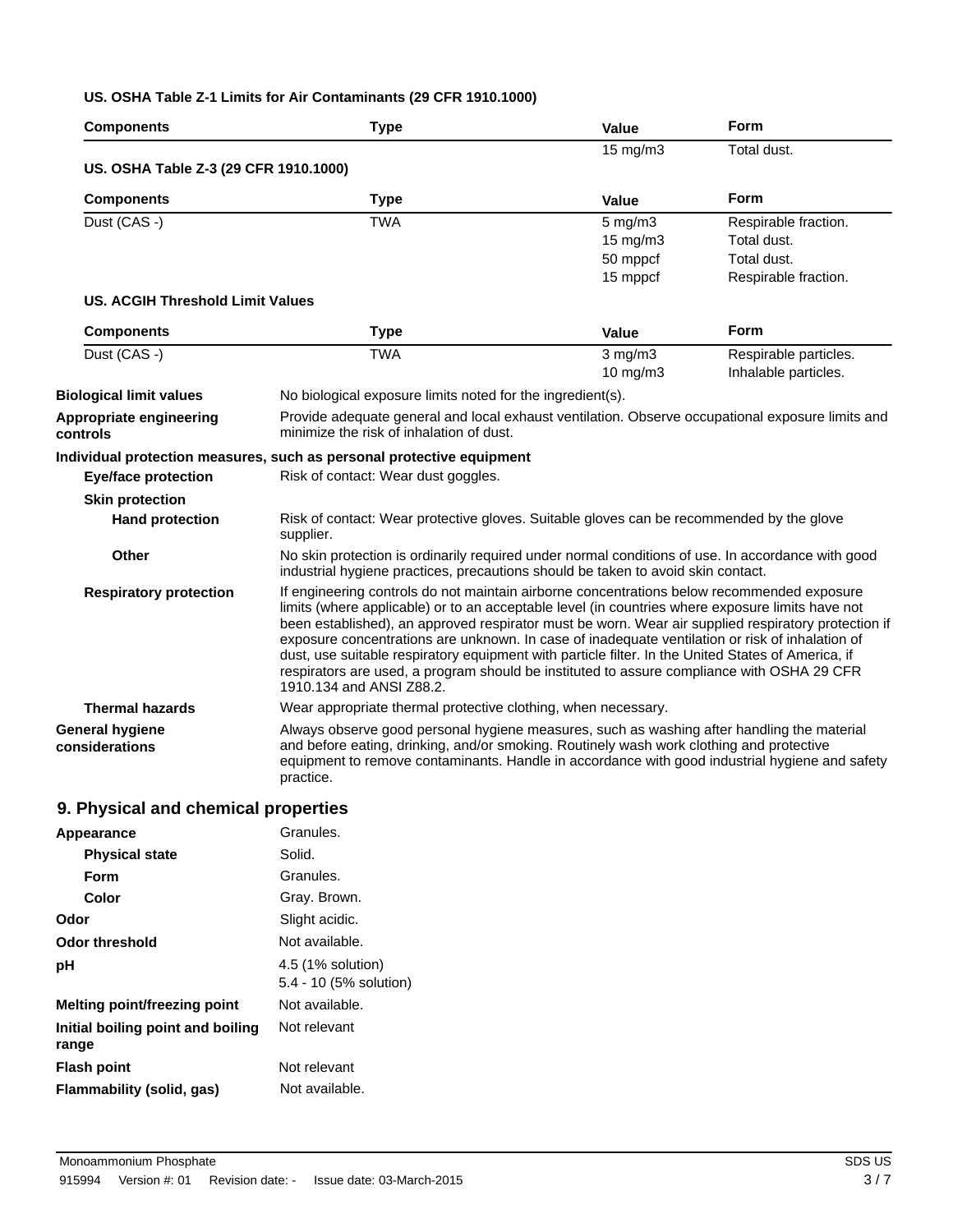## **Upper/lower flammability or explosive limits**

| <b>Flammability limit - lower</b><br>(%)          | Not applicable.              |
|---------------------------------------------------|------------------------------|
| <b>Flammability limit - upper</b><br>(%)          | Not applicable.              |
| Vapor pressure                                    | Not available.               |
| Vapor density                                     | Not relevant                 |
| <b>Relative density</b>                           | $1.8$ g/cm $3$               |
| Solubility(ies)                                   |                              |
| <b>Solubility (water)</b>                         | 99.5 - 100 %                 |
| <b>Partition coefficient</b><br>(n-octanol/water) | Not available.               |
| <b>Auto-ignition temperature</b>                  | Not available.               |
| <b>Decomposition temperature</b>                  | Not available.               |
| Viscosity                                         | Not available.               |
| <b>Other information</b>                          |                              |
| <b>Bulk density</b>                               | $64 - 75$ lb/ft <sup>3</sup> |
|                                                   | 950 - 1050 kg/m3             |

# **10. Stability and reactivity**

| <b>Reactivity</b>                            | The product is stable and non-reactive under normal conditions of use, storage and transport.           |  |
|----------------------------------------------|---------------------------------------------------------------------------------------------------------|--|
| <b>Chemical stability</b>                    | Stable at normal conditions. Decomposes at high temperatures giving ammonia and<br>polyphosphoric acid. |  |
| <b>Possibility of hazardous</b><br>reactions | Will not occur.                                                                                         |  |
| <b>Conditions to avoid</b>                   | Avoid dust formation. High temperatures.                                                                |  |
| Incompatible materials                       | Strong oxidizing agents. Strong acids. Strong bases. Magnesium.                                         |  |
| <b>Hazardous decomposition</b><br>products   | Phosphorus oxides. Nitrogen Oxides. Ammonia.                                                            |  |

# **11. Toxicological information**

## **Information on likely routes of exposure**

| <b>Inhalation</b>                                                                  | Dust may irritate respiratory system.                                            |
|------------------------------------------------------------------------------------|----------------------------------------------------------------------------------|
| <b>Skin contact</b>                                                                | Dust may irritate skin.                                                          |
| Eye contact                                                                        | Dust may irritate the eyes.                                                      |
| Ingestion                                                                          | May irritate and cause stomach pain, vomiting and diarrhea.                      |
| Symptoms related to the<br>physical, chemical and<br>toxicological characteristics | Symptoms can include irritation, redness, scratching of the cornea, and tearing. |

## **Information on toxicological effects**

| <b>Acute toxicity</b> |                                  | May cause discomfort if swallowed.                |                         |
|-----------------------|----------------------------------|---------------------------------------------------|-------------------------|
| <b>Components</b>     |                                  | <b>Species</b>                                    | <b>Test Results</b>     |
|                       | Ammonium sulfate (CAS 7783-20-2) |                                                   |                         |
|                       | <b>Acute</b>                     |                                                   |                         |
|                       | <i><b>Inhalation</b></i>         |                                                   |                         |
|                       | <b>LC50</b>                      | Rat                                               | $> 1000$ mg/m3, 8 hours |
|                       | Oral                             |                                                   |                         |
|                       | LD50                             | Rat                                               | 2840 mg/kg              |
|                       |                                  | Diammonium hydrogenorthophosphate (CAS 7783-28-0) |                         |
|                       | <b>Acute</b>                     |                                                   |                         |
|                       | Dermal                           |                                                   |                         |
|                       | LD50                             | Rat                                               | $> 5000$ mg/kg          |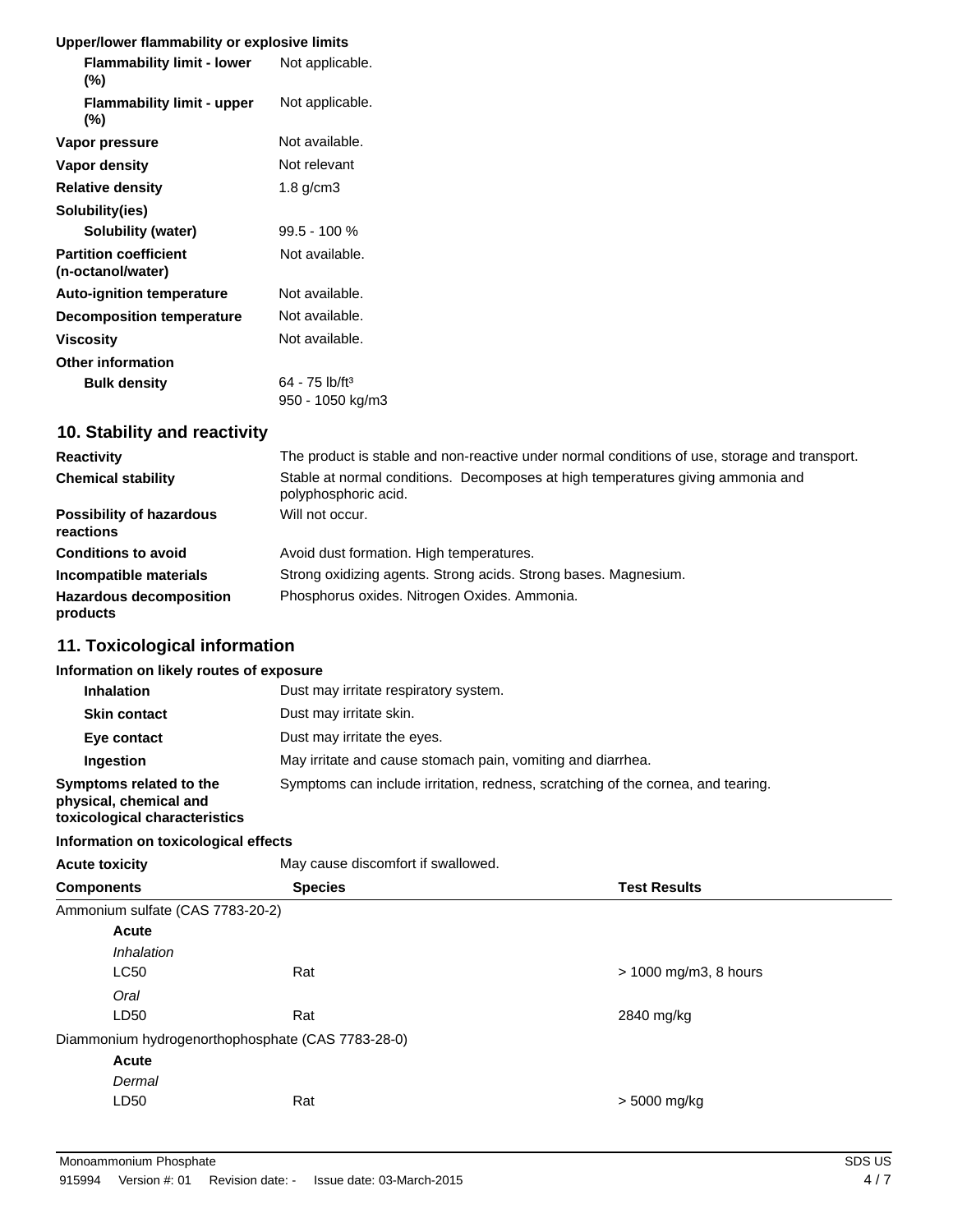| <b>Components</b>                                     | <b>Species</b>                                                                  | <b>Test Results</b>        |
|-------------------------------------------------------|---------------------------------------------------------------------------------|----------------------------|
| Inhalation                                            |                                                                                 |                            |
| LD50                                                  | Rat                                                                             | $> 5000$ mg/m <sup>3</sup> |
| Oral                                                  |                                                                                 |                            |
| LD50                                                  | Rat                                                                             | > 2000 mg/day              |
| Monoammonium phosphate (CAS 7722-76-1)                |                                                                                 |                            |
| <b>Acute</b>                                          |                                                                                 |                            |
| Dermal                                                |                                                                                 |                            |
| LD50                                                  | Rat                                                                             | > 5000 mg/kg               |
| Inhalation                                            |                                                                                 |                            |
| LD50                                                  | Rat                                                                             | $> 5000$ mg/m <sup>3</sup> |
| Oral                                                  |                                                                                 |                            |
| LD50                                                  | Rat                                                                             | > 2000 mg/kg               |
| <b>Skin corrosion/irritation</b>                      | May cause irritation through mechanical abrasion.                               |                            |
| Serious eye damage/eye<br>irritation                  | May cause eye irritation.                                                       |                            |
| Respiratory or skin sensitization                     |                                                                                 |                            |
| <b>Respiratory sensitization</b>                      | No data available.                                                              |                            |
| <b>Skin sensitization</b>                             | Not a skin sensitizer.                                                          |                            |
| <b>Germ cell mutagenicity</b>                         | No data available.                                                              |                            |
| Carcinogenicity                                       | This product is not considered to be a carcinogen by IARC, ACGIH, NTP, or OSHA. |                            |
|                                                       | OSHA Specifically Regulated Substances (29 CFR 1910.1001-1050)                  |                            |
| Not listed.                                           |                                                                                 |                            |
| <b>Reproductive toxicity</b>                          | No data available.                                                              |                            |
| Specific target organ toxicity -<br>single exposure   | No data available.                                                              |                            |
| Specific target organ toxicity -<br>repeated exposure | No data available.                                                              |                            |
| <b>Aspiration hazard</b>                              | Not classified.                                                                 |                            |
| <b>Chronic effects</b>                                | Prolonged exposure may cause chronic effects.                                   |                            |
| <b>Further information</b>                            | No other specific acute or chronic health impact noted.                         |                            |

# **12. Ecological information**

**Ecotoxicity** The product is not classified as environmentally hazardous. However, this does not exclude the possibility that large or frequent spills can have a harmful or damaging effect on the environment.

| <b>Components</b>                                 |                                                                                                                                                                                                                                                                                                                                                 | <b>Species</b>                                          | <b>Test Results</b>    |  |
|---------------------------------------------------|-------------------------------------------------------------------------------------------------------------------------------------------------------------------------------------------------------------------------------------------------------------------------------------------------------------------------------------------------|---------------------------------------------------------|------------------------|--|
| Ammonium sulfate (CAS 7783-20-2)                  |                                                                                                                                                                                                                                                                                                                                                 |                                                         |                        |  |
| <b>Fish</b>                                       | <b>LC50</b>                                                                                                                                                                                                                                                                                                                                     | Salmo gairdneri                                         | 173 mg/l, 96 hours     |  |
| <b>Aquatic</b>                                    |                                                                                                                                                                                                                                                                                                                                                 |                                                         |                        |  |
| Algae                                             | EC <sub>50</sub>                                                                                                                                                                                                                                                                                                                                | Chlorella vulgaris                                      | 2700 mg/l, 18 days     |  |
| Crustacea                                         | EC <sub>50</sub>                                                                                                                                                                                                                                                                                                                                | Water flea (Daphnia magna)                              | $>$ 100 mg/l, 96 hours |  |
| Diammonium hydrogenorthophosphate (CAS 7783-28-0) |                                                                                                                                                                                                                                                                                                                                                 |                                                         |                        |  |
| <b>Aquatic</b>                                    |                                                                                                                                                                                                                                                                                                                                                 |                                                         |                        |  |
| Crustacea                                         | <b>LC50</b>                                                                                                                                                                                                                                                                                                                                     | Daphnia                                                 | 1790 mg/l, 72 hours    |  |
| <b>Fish</b>                                       | <b>LC50</b>                                                                                                                                                                                                                                                                                                                                     | Carp, hawk fish (Cirrhinus mrigala)                     | 1700 mg/l, 96 hours    |  |
| Persistence and degradability                     | No data available.                                                                                                                                                                                                                                                                                                                              |                                                         |                        |  |
| <b>Bioaccumulative potential</b>                  |                                                                                                                                                                                                                                                                                                                                                 | No data available.                                      |                        |  |
| Mobility in soil                                  |                                                                                                                                                                                                                                                                                                                                                 | This product is water soluble and may disperse in soil. |                        |  |
| Other adverse effects                             | Fertilizers, particularly those containing nitrogen and/or phosphorus, can stimulate weed and algal<br>growth in static surface waters. Nitrogen fertilizers may contain or form nitrate which can<br>contaminate surface and ground-water. High nitrate concentrations may render the water<br>unsuitable for human and livestock consumption. |                                                         |                        |  |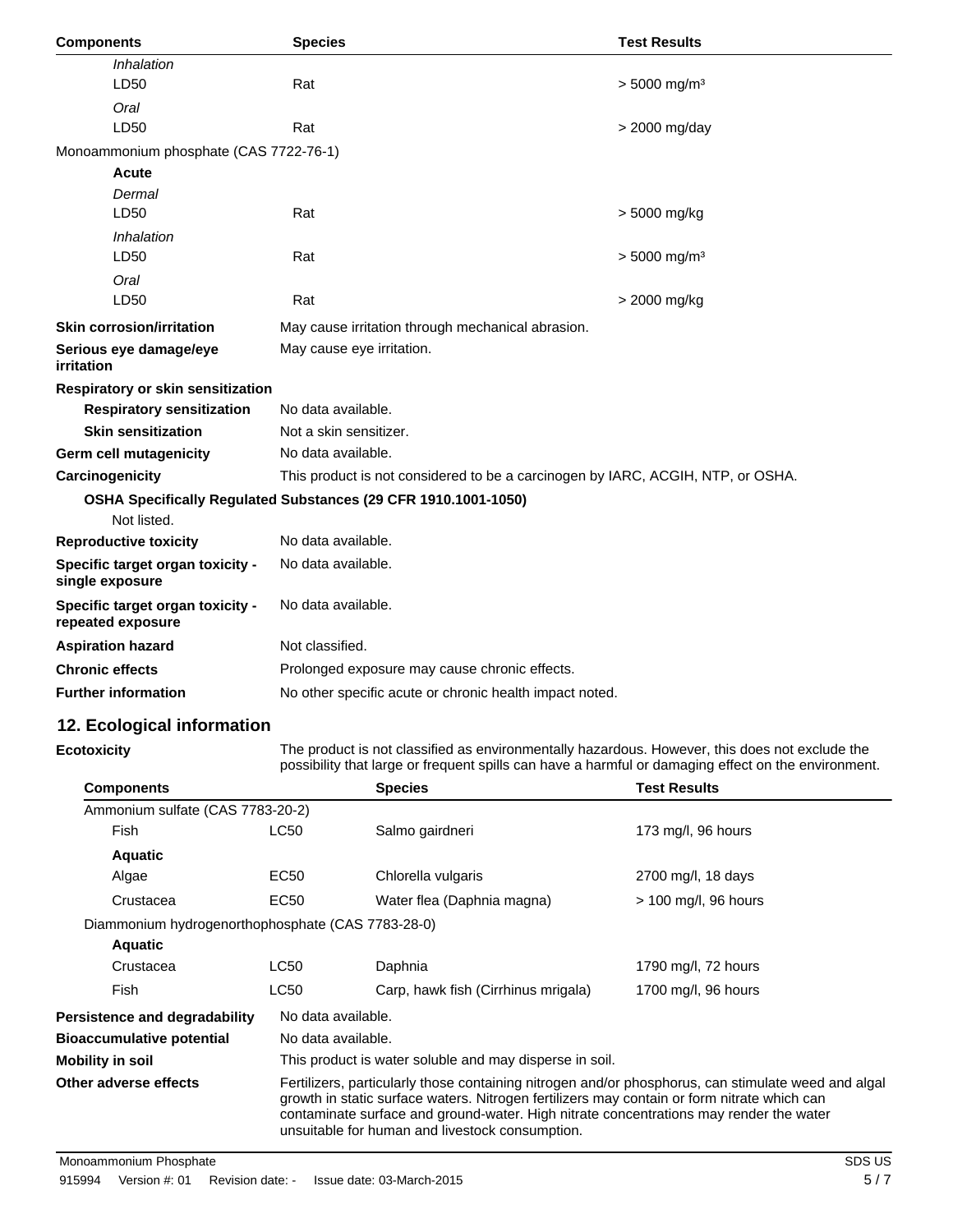## **13. Disposal considerations**

| <b>Disposal instructions</b>             | Do not allow this material to drain into sewers/water supplies. Dispose in accordance with all<br>applicable regulations.                                                                     |  |
|------------------------------------------|-----------------------------------------------------------------------------------------------------------------------------------------------------------------------------------------------|--|
| Hazardous waste code                     | The waste code should be assigned in discussion between the user, the producer and the waste<br>disposal company.                                                                             |  |
| Waste from residues / unused<br>products | Disposal recommendations are based on material as supplied. Disposal must be in accordance<br>with current applicable laws and regulations, and material characteristics at time of disposal. |  |
| Contaminated packaging                   | Since emptied containers may retain product residue, follow label warnings even after container is<br>emptied.                                                                                |  |

## **14. Transport information**

## **DOT**

Not regulated as dangerous goods.

# **IATA**

Not regulated as dangerous goods.

## **IMDG**

Not regulated as dangerous goods.

**Transport in bulk according to** Not applicable. **Annex II of MARPOL 73/78 and the IBC Code**

## **15. Regulatory information**

**US federal regulations** This product is not known to be a "Hazardous Chemical" as defined by the OSHA Hazard Communication Standard, 29 CFR 1910.1200.

## **TSCA Section 12(b) Export Notification (40 CFR 707, Subpt. D)**

Not regulated.

**OSHA Specifically Regulated Substances (29 CFR 1910.1001-1050)**

Not listed.

**CERCLA Hazardous Substance List (40 CFR 302.4)**

Not listed.

## **Superfund Amendments and Reauthorization Act of 1986 (SARA)**

**Hazard categories** Immediate Hazard - No Delayed Hazard - No Fire Hazard - No Pressure Hazard - No Reactivity Hazard - No

## **SARA 302 Extremely hazardous substance**

Not listed.

**SARA 311/312 Hazardous** No

**chemical**

## **SARA 313 (TRI reporting)**

| <b>Chemical name</b>              | <b>CAS number</b> | % by wt. |  |
|-----------------------------------|-------------------|----------|--|
| Monoammonium phosphate            | 7722-76-1         | > 80     |  |
| Diammonium hydrogenorthophosphate | 7783-28-0         | ~10      |  |
| Ammonium sulfate                  | 7783-20-2         | <10      |  |

## **Other federal regulations**

## **Clean Air Act (CAA) Section 112 Hazardous Air Pollutants (HAPs) List**

Not regulated.

**Clean Air Act (CAA) Section 112(r) Accidental Release Prevention (40 CFR 68.130)**

Not regulated.

**Safe Drinking Water Act** Not regulated.

**(SDWA)**

**US state regulations** This product does not contain a chemical known to the State of California to cause cancer, birth defects or other reproductive harm.

## **US. Massachusetts RTK - Substance List**

Ammonium sulfate (CAS 7783-20-2)